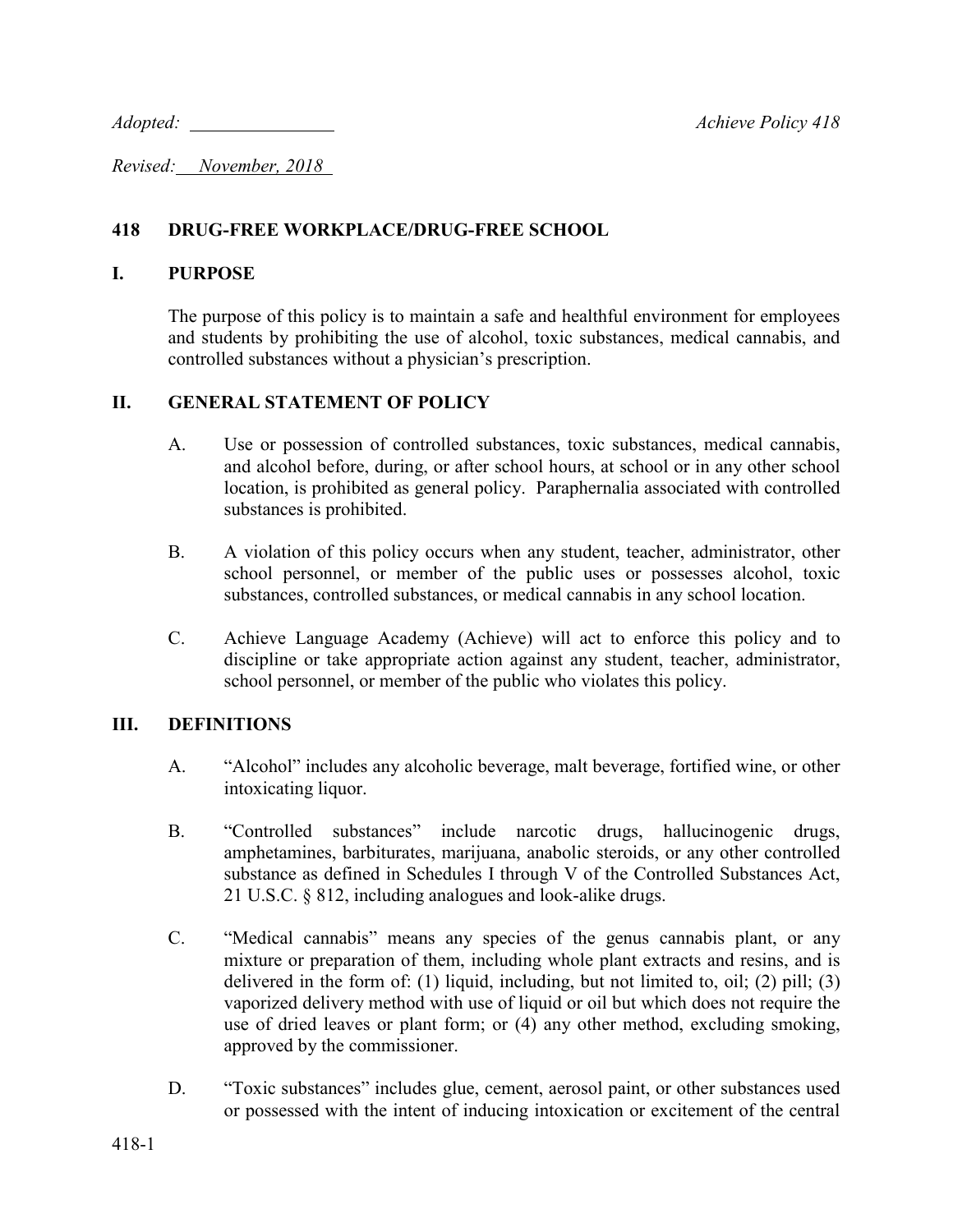nervous system.

- E. "Use" includes to sell, buy, manufacture, distribute, dispense, possess, use, or be under the influence of alcohol and/or controlled substances, whether or not for the purpose of receiving remuneration or consideration.
- F. "Possess" means to have on one's person, in one's effects, or in an area subject to one's control.
- G. "School location" includes any Achieve building or on any Achieve premises; in any Achieve-owned vehicle or in any other Achieve-approved vehicle used to transport students to and from Achieve or Achieve activities; off Achieve property at any Achieve-sponsored or Achieve-approved activity, event, or function, such as a field trip or athletic event, where students are under the jurisdiction of Achieve; or during any period of time such employee is supervising students on behalf of Achieve or otherwise engaged in Achieve business.

# **IV. EXCEPTIONS**

- A. A violation of this policy does not occur when a person brings onto a school location, for such person's own use, a controlled substance, except medical cannabis, which has a currently accepted medical use in treatment in the United States and the person has a physician's prescription for the substance. The person shall comply with the relevant procedures of this policy.
- B. A violation of this policy does not occur when a person possesses an alcoholic beverage in a school location when the possession is within the exceptions of Minn. Stat. § 624.701, Subd. 1a (experiments in laboratories; pursuant to a temporary license to sell liquor issued under Minnesota laws or possession after the purchase from such a temporary license holder).

## **V. PROCEDURES**

- A. Students who have a prescription from a physician for medical treatment with a controlled substance, except medical cannabis, must comply with the school district's student medication policy.
- B. Employees who have a prescription from a physician for medical treatment with a controlled substance, except medical cannabis, are permitted to possess such controlled substance and associated necessary paraphernalia, such as an inhaler or syringe. The employee must inform his or her supervisor. The employee may be required to provide a copy of the prescription.
- C. Each employee shall be provided with written notice of this Drug-Free Workplace/Drug-Free School policy and shall be required to acknowledge that he or she has received the policy.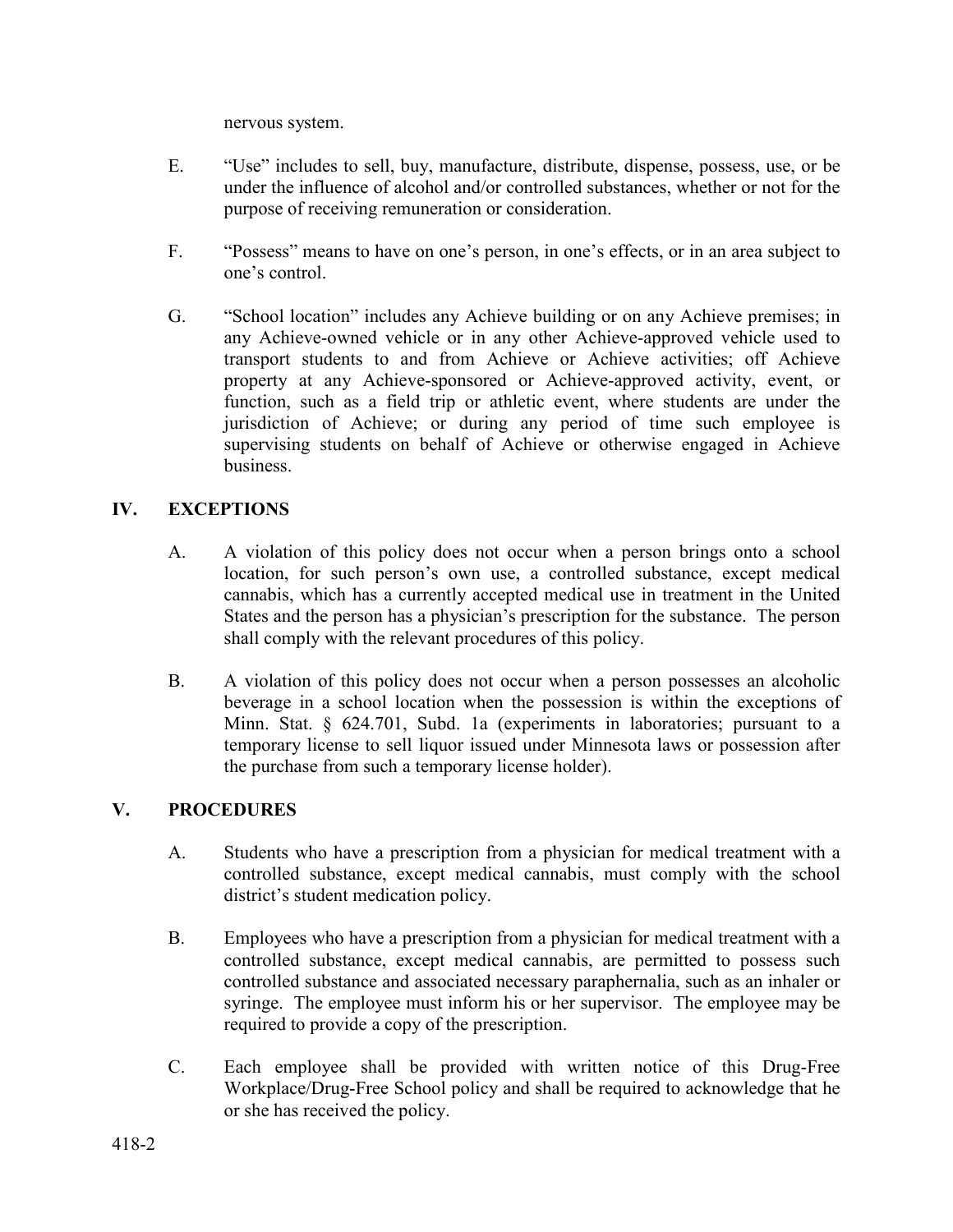- D. Employees are subject to Achieve's drug and alcohol testing policies and procedures.
- E. Members of the public are not permitted to possess controlled substances in a school location except with the express permission of the Executive Director.
- F. No person is permitted to possess or use medical cannabis on an Achieve bus or van; or on the grounds of any preschool or primary or secondary school; or on the grounds of any child care facility.
- G. Possession of alcohol on school grounds pursuant to the exceptions of Minn. Stat. § 624.701, Subd. 1a, shall be by permission of the Achieve Board only. The applicant shall apply for permission in writing and shall follow the Achieve Board procedures for placing an item on the agenda.

## **VI. ENFORCEMENT**

- A. Students
	- 1. A student who violates the terms of this policy shall be subject to discipline in accordance with Achieve's discipline policy. Such discipline may include suspension or expulsion from school.
	- 2. The student may be referred to a drug or alcohol assistance or rehabilitation program and/or to law enforcement officials when appropriate.
- B. Employees
	- 1. As a condition of employment in any federal grant, each employee who is engaged either directly or indirectly in performance of a federal grant shall abide by the terms of this policy and shall notify his or her supervisor in writing of his or her conviction of any criminal drug statute for a violation occurring in any of the places listed above on which work on an Achieve federal grant is performed, no later than five (5) calendar days after such conviction. Conviction means a finding of guilt (including a plea of nolo contendere) or imposition of sentence, or both, by any judicial body charged with the responsibility to determine violations of the federal or state criminal drug statutes.
	- 2. An employee who violates the terms of this policy is subject to disciplinary action, including nonrenewal, suspension, termination, or discharge as deemed appropriate by the Achieve Board.
	- 3. In addition, any employee who violates the terms of this policy may be required to satisfactorily participate in a drug and/or alcohol abuse